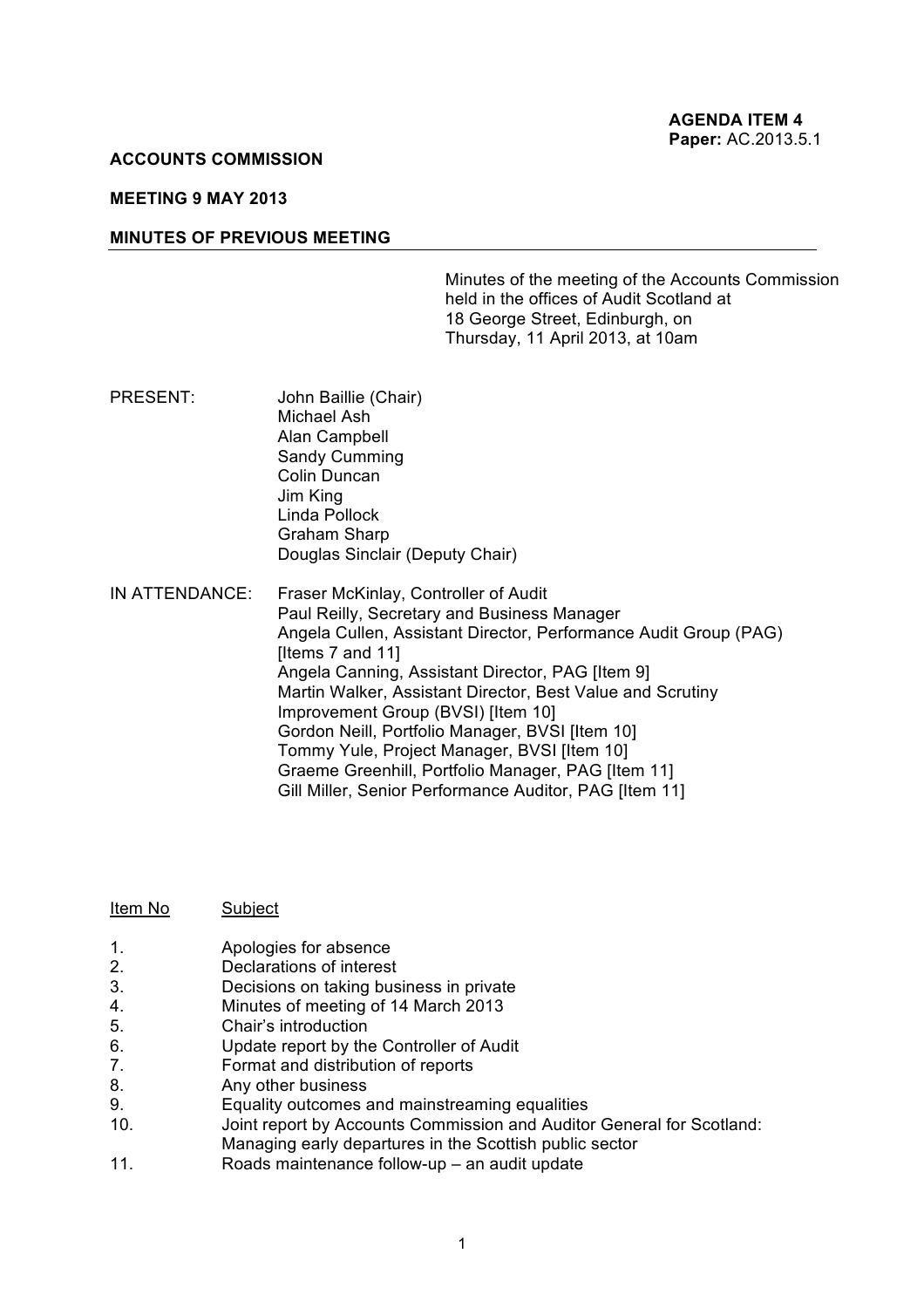## 1. Apologies for absence

Apologies were received from Christine May, Bill McQueen and Colin Peebles.

# 2. Declarations of interest

There were no declarations of interest.

### 3. Decisions on taking business in private

It was proposed that items 9 to 11 should be taken in private as they contained draft reports and confidential issues.

### 4. Minutes of meeting of 14 March 2013

The minutes of the meeting of 14 March 2013 were submitted and approved.

### 5. Chair's introduction

The Chair reported that:

- On 13 March he undertook various activities with the media in relation to the report *Major capital investment in councils*, which was published on 14 March.
- On 21 March he attended a meeting of the Audit Scotland Board.
- On 27 March, he undertook various activities with the media in relation to the *Local government overview* report, which was published on 28 March.
- Also on 27 March he, along with the Auditor General, briefed the Scottish Parliament's Public Audit Committee on the report on *Improving community planning in Scotland*.
- On 10 April he, along with the Auditor General, attended a meeting of the National Community Planning Group. The Group considered the same report.

Further in this regard, the Chair advised that he would be writing to the Chair of the National Community Planning Group to underline the need for it to take forward the range of actions set out in the report.

#### 6. Update report by the Controller of Audit

The Commission considered a report by the Controller of Audit providing an update on significant recent activity in relation to the audit of local government.

During discussion the Commission agreed:

- That a representative of the Health and Social Care Alliance Scotland be included in the schedule of guest speakers for Commission meetings.
- That the Improvement Service's evaluation of its project to support self assessment and improvement planning in community planning partnerships be circulated to members.

*Action: Secretary and Business Manager*

Thereafter the Commission agreed to note the report.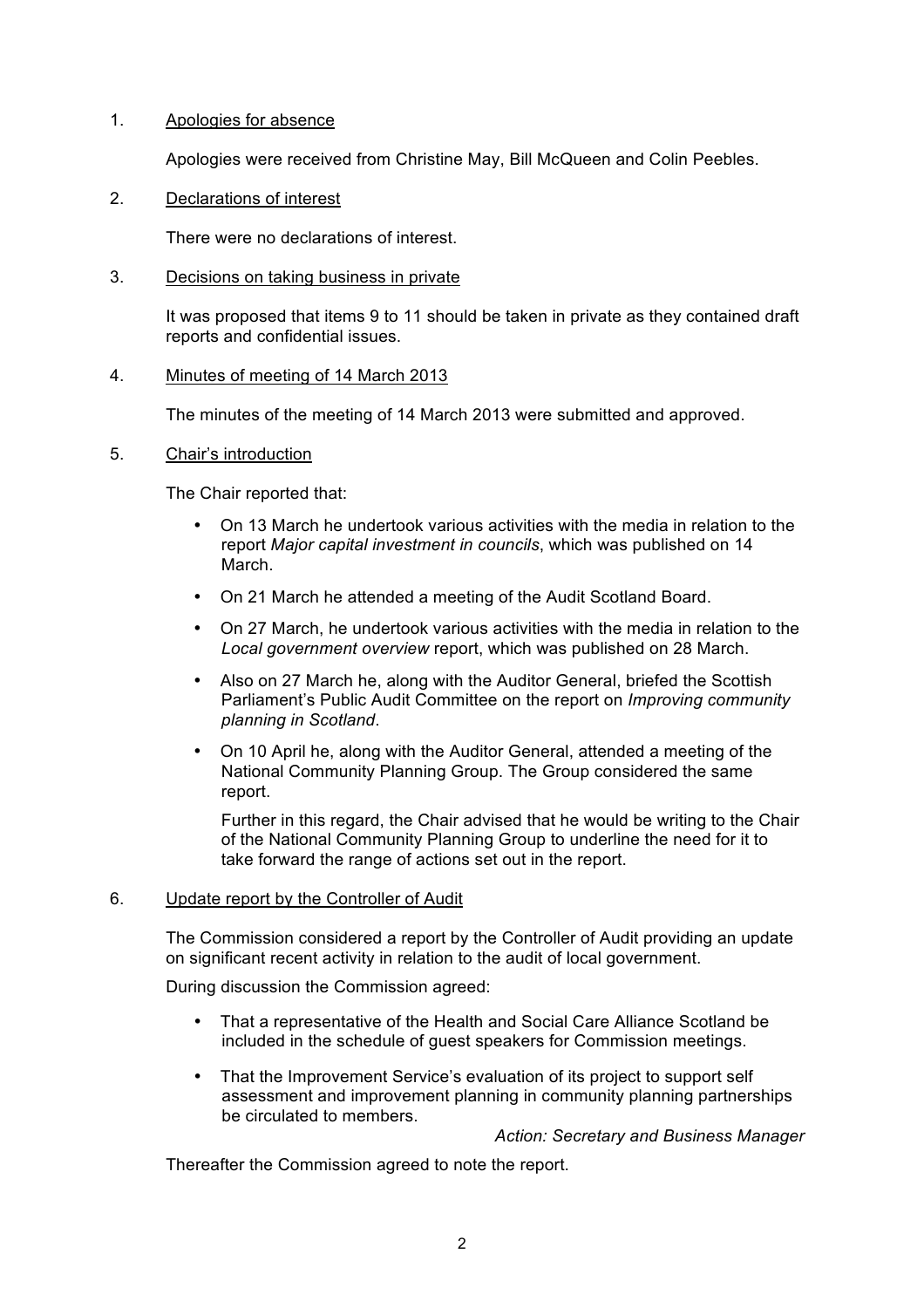# 7. Format and distribution of reports

The Commission considered a report by the Director of Performance Audit providing an update on the new format for national reports and the move to electronic distribution of reports.

During discussion the Commission agreed:

- That research in relation to internet usage be examined to ensure that the risk of excluding sections of the population from published reports is being managed.
- That Commission members continue in future to receive on request a hard copy of any published reports.
- That online versions of reports include as many navigational aids, such as a 'return to start' option, as is practicable.
- Approved the proposals in the report.
- Agreed that a group of members be convened, consisting of Michael Ash, Jim King and Douglas Sinclair, to review the standard introductory text used in published reports.
- To note advice from the Chair that, following discussions between him and Audit Scotland, appropriate use of the Commission logo and report description will be applied to all reports to Commission meetings and subsequent published reports.

Thereafter the Commission agreed to note the report.

8. Any other business

The Commission noted that there was no other business to be considered.

#### 9. Equality outcomes and mainstreaming equalities [in private]

The Commission agreed that this item be held in private to allow it to consider draft reports.

The Commission considered a report by the Chair of Audit Scotland's Diversity and Equality Steering Group proposing that the Commission, as a listed public authority covered by the specific duties in the Equality Act 2010, approve draft reports on (i) its equality outcomes and (ii) mainstreaming equalities.

During discussion, the Commission agreed:

- To approve the draft reports, subject to a number of points raised in discussion being reflected in the reports.
- That a six-monthly update on progress in relation to the issues set out in the report be made to the Commission.

*Action: Chair, Audit Scotland Diversity and Equality Steering Group*

## 10. Managing early departures in the Scottish public sector [in private]

The Commission agreed that this item be held in private to allow it to consider a draft report.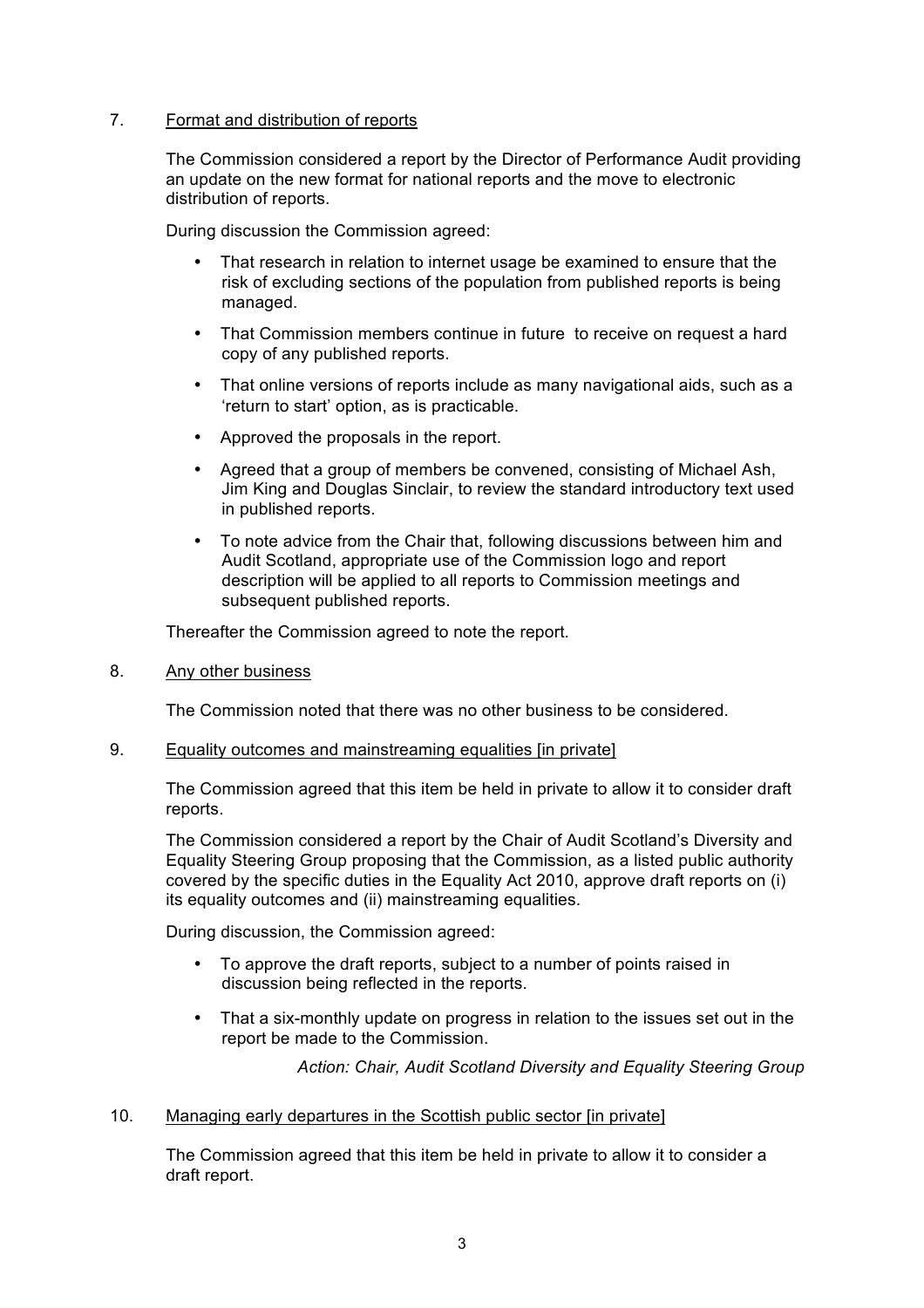The Commission considered a draft report by the Controller of Audit on Managing early departures from the Scottish public sector, prepared jointly on behalf of the Accounts Commission and the Auditor General.

Following discussion, the Commission agreed:

- To approve the draft report, subject to a number of points raised in discussion being reflected in the report.
- That the audit team liaise with the report's sponsors, Sandy Cumming and Jim King, and the Chair and Deputy Chair, in completing a final draft of the report.

# *Action: Controller of Audit*

- To note advice from the Controller of Audit that issues around the motivation behind the use of early departures, such as expediency rather than as part of robust business planning, will be explored in more detail in the forthcoming performance audit *Scotland's Public Finances: workforce planning*.
- Agreed that, notwithstanding this, such an issue still be referred to in the *Managing early departures* report.
- To note advice from the Controller of Audit that he would consider how to ensure involvement of trade union and staff interests in the clearance procedure for the report.
- Further in this regard to note advice from the Director of Performance Audit that Unison are part of the reference group for the forthcoming performance audit Scotland's Public Finances: workforce planning.
- To note advice from the Controller of Audit that he would consider how to investigate in a piece of future work the different levels of enhancements used in early departure schemes.
- That it further consider at a future meeting how it wishes to make use of this style of report.

*Action: Secretary and Business Manager and Controller of Audit*

The Chair thanked the audit team for its work.

### 11. Roads maintenance follow-up – an audit update [in private]

The Commission agreed that this item be held in private to allow it to consider a draft report.

The Commission considered a report by the Director of Performance Audit proposing a draft 'audit update' report on progress made since publication of *Maintaining Scotland's roads: a follow-up report*, in February 2011.

Following discussion, the Commission agreed:

- To approve the draft report, subject to a number of points raised in discussion being reflected in the report.
- That the audit team liaise with the report's original sponsors, Jim King and Christine May, in completing a final draft of the report.